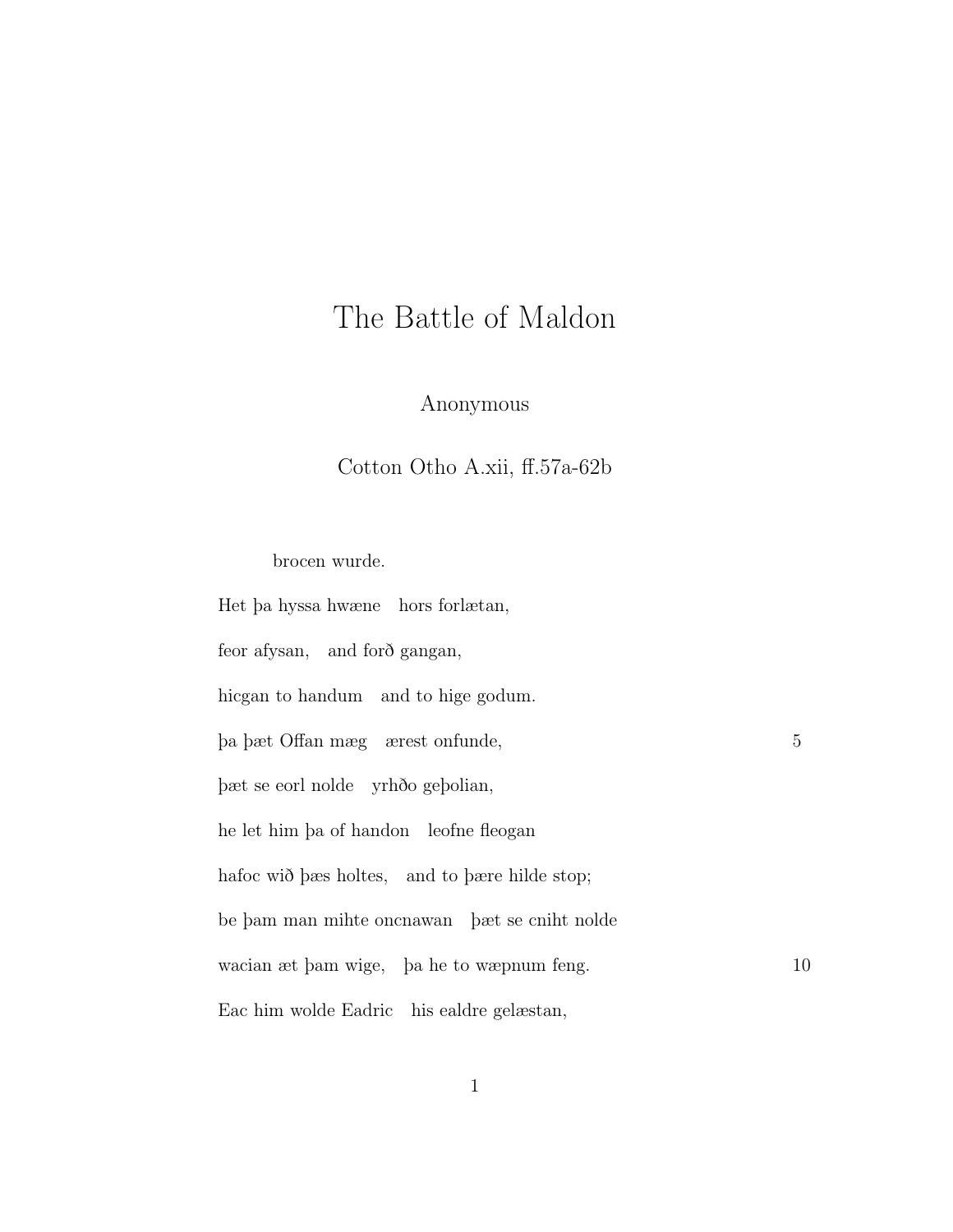| frean to gefeohte, ongan ba forð beran         |    |
|------------------------------------------------|----|
| gar to gube. He hæfde god gebanc               |    |
| ba hwile be he mid handum healdan mihte        |    |
| bord and bradswurd; beot he gelæste            | 15 |
| ba he ætforan his frean feohtan sceolde.       |    |
| ða þær Byrhtnoð ongan beornas trymian,         |    |
| rad and rædde, rincum tæhte                    |    |
| hu hi sceoldon standan and bone stede healdan, |    |
| and bæd þæt hyra randas rihte heoldon          | 20 |
| fæste mid folman, and ne forhtedon na.         |    |
| ba he hæfde bæt folc fægere getrymmed,         |    |
| he lihte ba mid leodon bær him leofost wæs,    |    |
| pær he his heorðwerod holdost wiste.           |    |
| pa stod on stæðe, stiðlice clypode             | 25 |
| wicinga ar, wordum mælde,                      |    |
| se on beot abead brimlibendra                  |    |
| aeraende to bam eorle, bær he on ofre stod:    |    |
| "Me sendon to be sæmen snelle,                 |    |
| heton de secgan pæt bu most sendan rade        | 30 |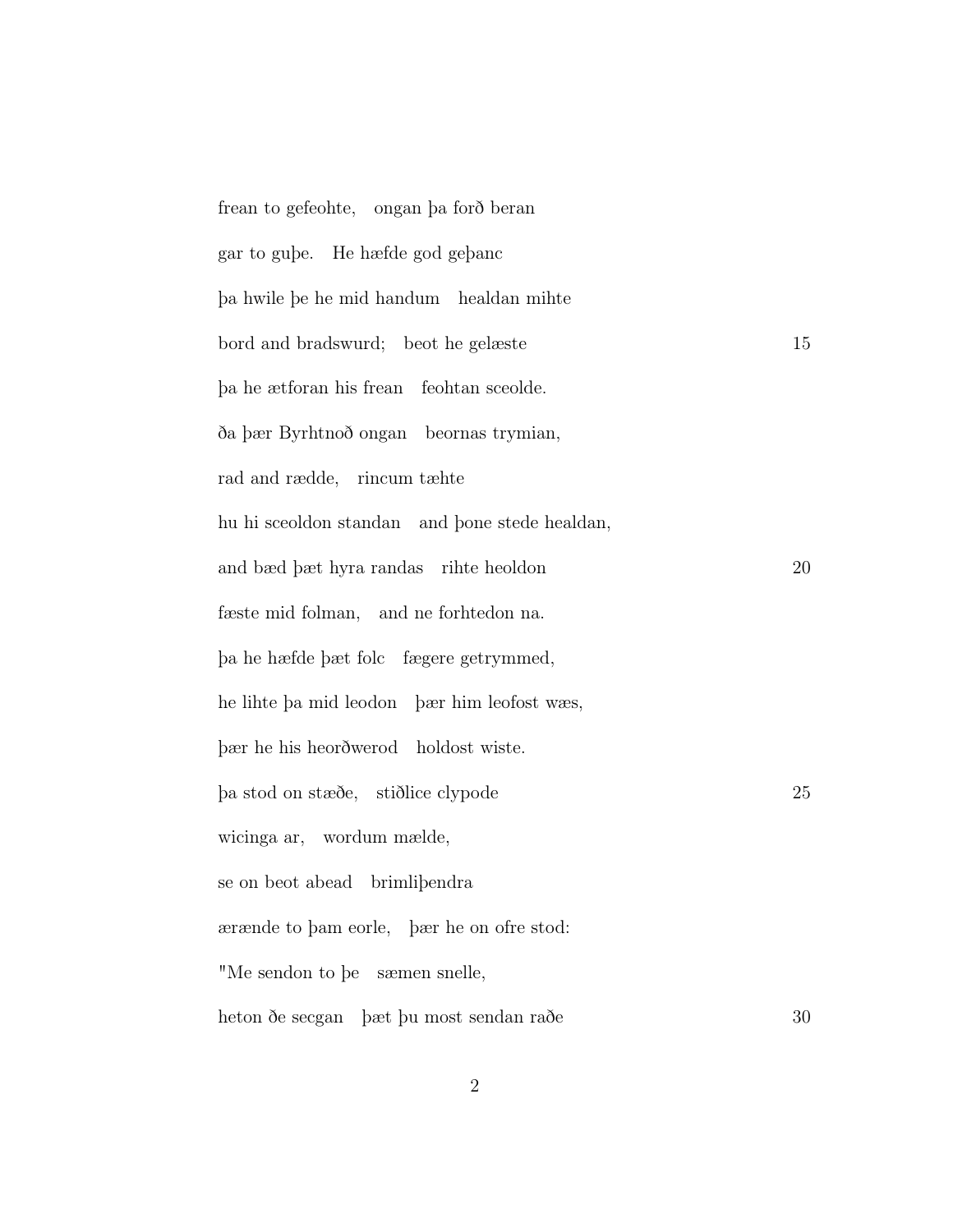beagas wið gebeorge; and eow betere is þæt ge þisne garræs mid gafole forgyldon, þon we swa hearde hilde dælon. Ne þurfe we us spillan, gif ge spedaþ to þam; we willað wið þam golde grið fæstnian. 35 Gyf þu þat gerædest, þe her ricost eart, þæt þu þine leoda lysan wille, syllan sæmannum on hyra sylfra dom feoh wið freode, and niman frið æt us, we willaþmid þam sceattum us to scype gangan, 40 on flot feran, and eow friþes healdan." Byrhtnoð maþelode, bord hafenode, wand wacne æsc, wordum mælde, yrre and anræd ageaf him andsware: "Gehyrst þu, sælida, hwæt þis folc segeð? 45 Hi willað eow to gafole garas syllan, ættrynne ord and ealde swurd, þa heregeatu þe eow æt hilde ne deah. Brimmanna boda, abeod eft ongean,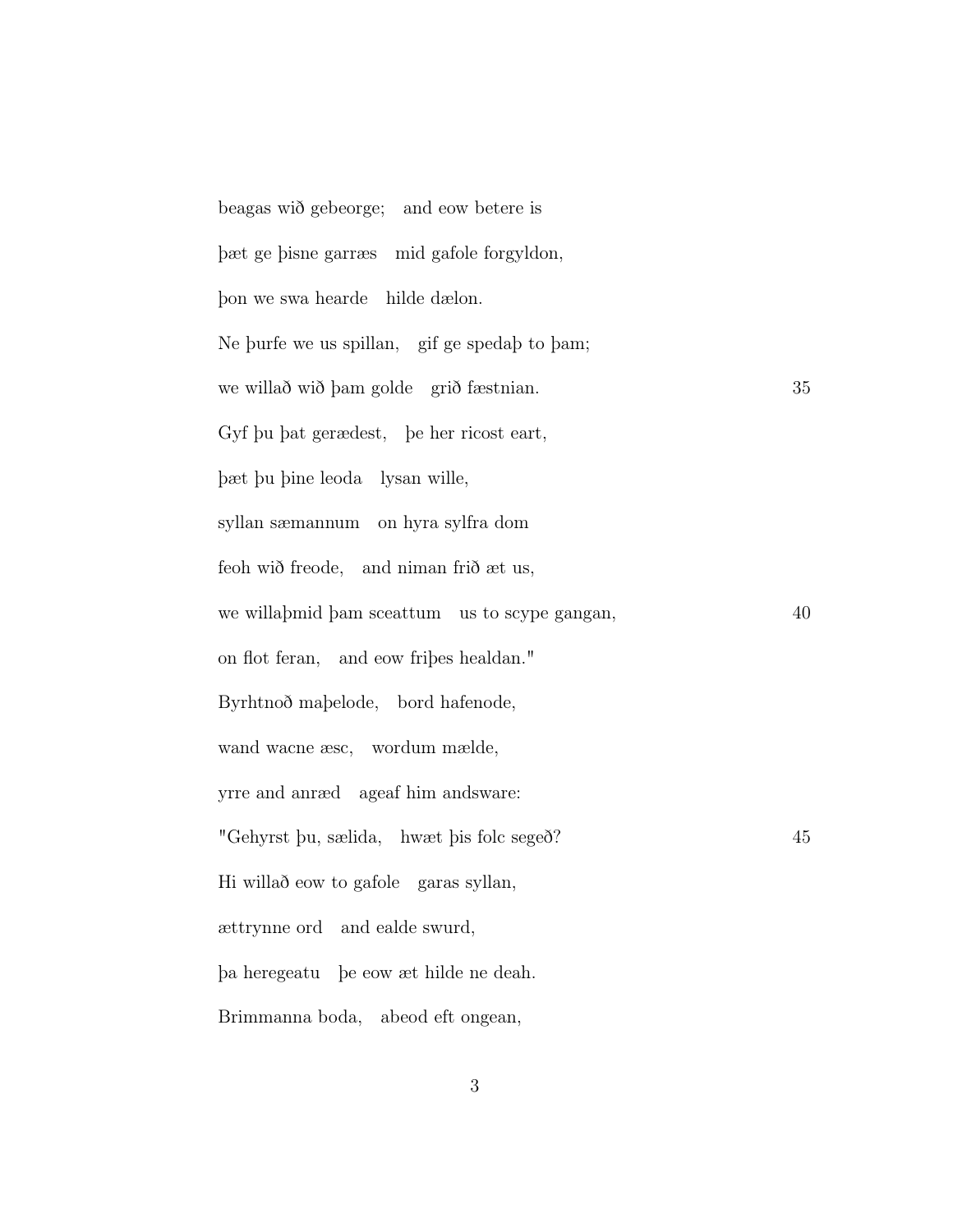| sege binum leodum miccle labre spell,         | 50 |
|-----------------------------------------------|----|
| pæt her stynt unforcuð eorl mid his werode,   |    |
| be wile gealgean ebel bysne,                  |    |
| æbelredes eard, ealdres mines,                |    |
| folc and foldan. Feallan sceolon              |    |
| hæþene æt hilde. To heanlic me þinceð         | 55 |
| pat ge mid urum sceatum to scype gangon       |    |
| unbefohtene, nu ge bus feor hider             |    |
| on urne eard in becomon.                      |    |
| Ne sceole ge swa softe sinc gegangan;         |    |
| us sceal ord and ecg ar geseman,              | 60 |
| grim guðplega, ær we gofol syllon."           |    |
| Het ba bord beran, beornas gangan,            |    |
| pæt hi on pam easteðe ealle stodon.           |    |
| Ne mihte bær for wætere werod to bam oðrum;   |    |
| bær com flowende flod æfter ebban,            | 65 |
| lucon lagustreamas.<br>To lang hit him buhte, |    |
| hwænne hi togædere<br>garas beron.            |    |
| Hi bær Pantan stream mid prasse bestodon,     |    |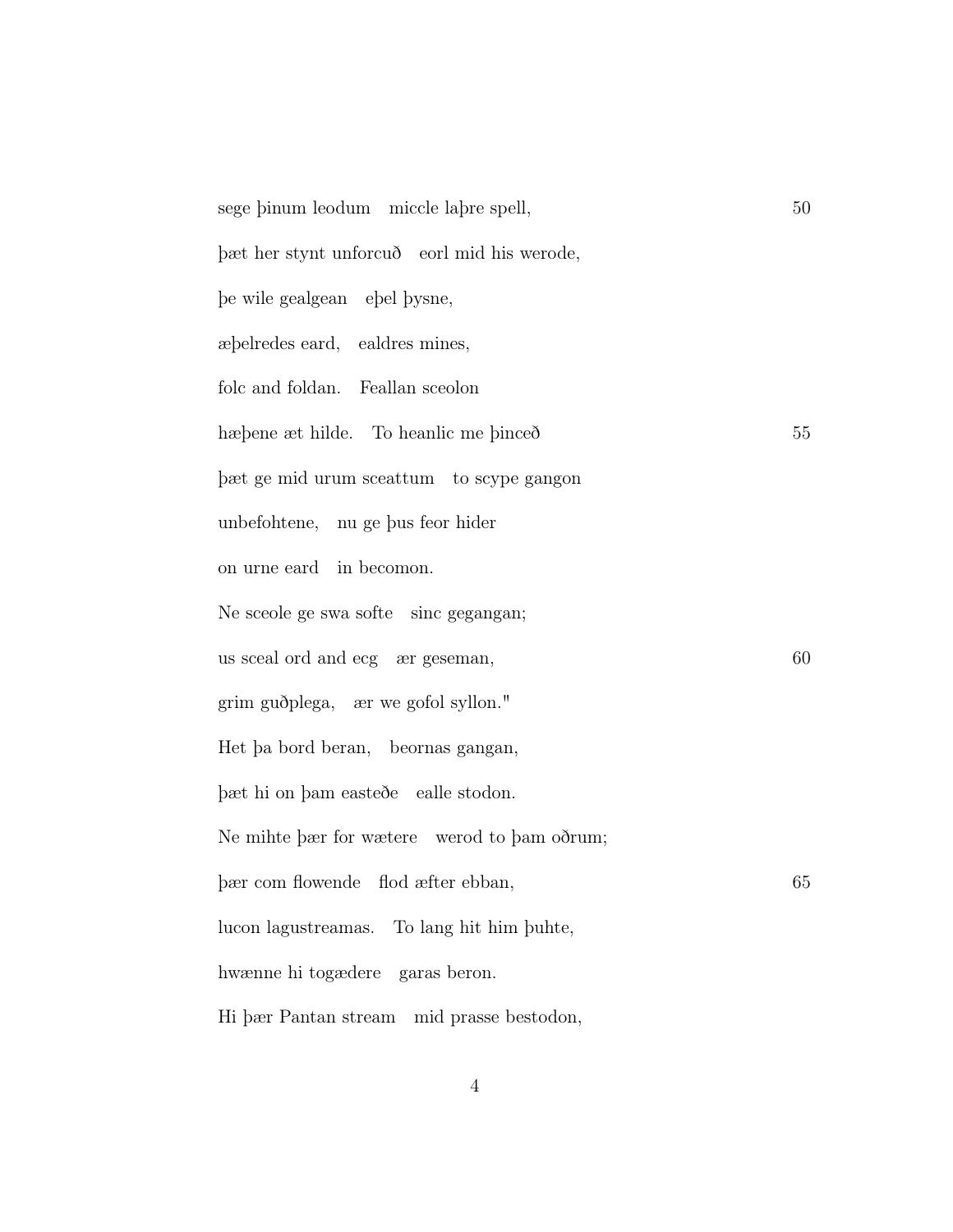| Eastseaxena ord and se æschere.             |    |
|---------------------------------------------|----|
| Ne mihte hyra ænig oprum derian,            | 70 |
| buton hwa burh flanes flyht fyl gename.     |    |
| Se flod ut gewat; ba flotan stodon gearowe, |    |
| wicinga fela, wiges georne.                 |    |
| Het ba hæleða hleo healdan ba bricge        |    |
| wigan wigheardne, se was haten Wulfstan,    | 75 |
| cafne mid his cynne, bæt wæs Ceolan sunu,   |    |
| be ðone forman man mid his francan of sceat |    |
| be bær baldlicost on ba bricge stop.        |    |
| pær stodon mid Wulfstane wigan unforhte,    |    |
| ælfere and Maccus, modige twegen,           | 80 |
| ba noldon æt bam forda fleam gewyrcan,      |    |
| ac hi fæstlice wið ða fynd weredon,         |    |
| ba hwile be hi wæpna wealdan moston.        |    |
| ba hi bæt ongeaton and georne gesawon       |    |
| bæt hi þær bricgweardas bitere fundon,      | 85 |
| ongunnon lytegian þa laðe gystas,           |    |
| bædon þæt hi upgang agan moston,            |    |

5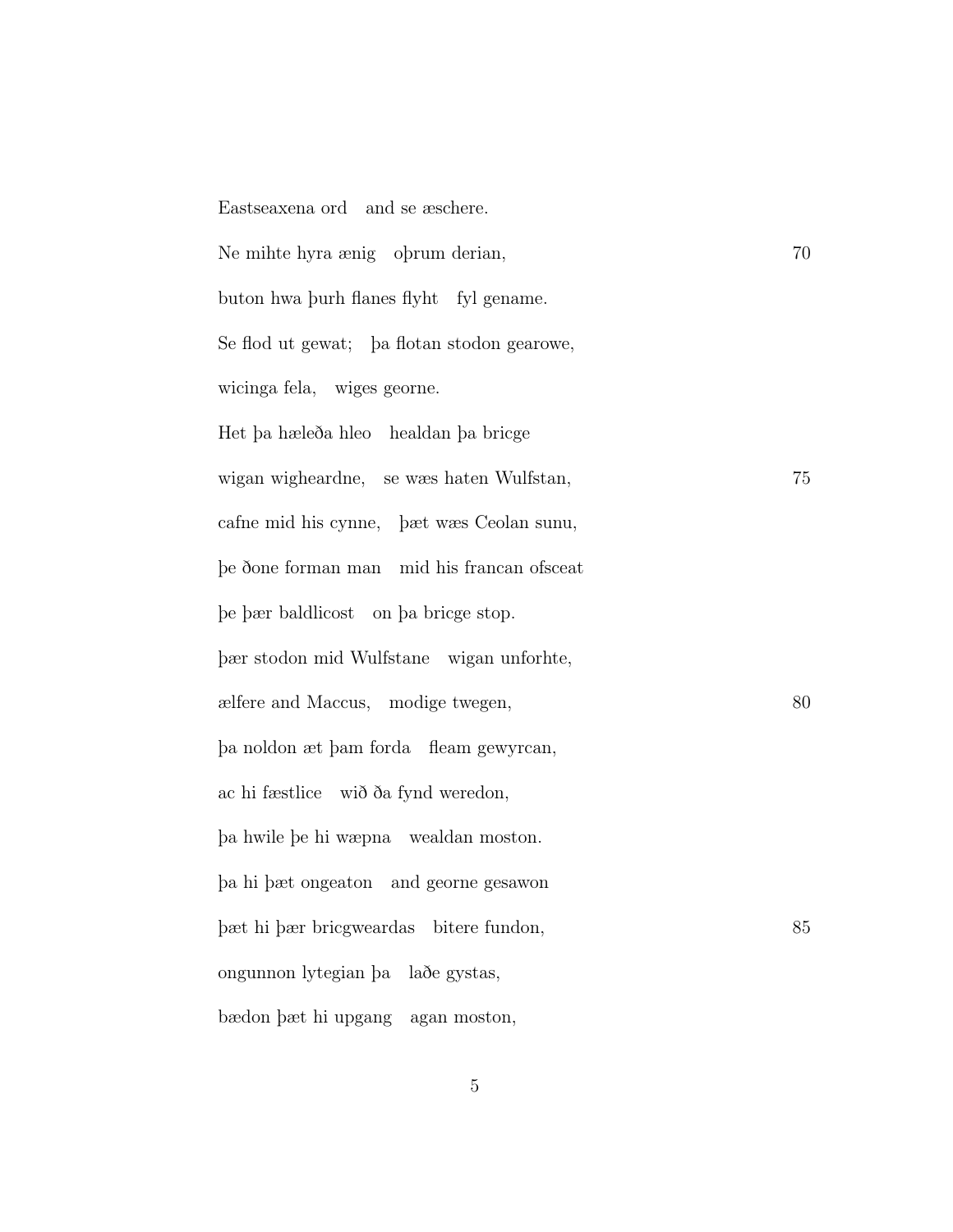ofer þone ford faran, feþan lædan. ða se eorl ongan for his ofermode alyfan landes to fela laþere ðeode. 90 Ongan ceallian þa ofer cald wæter Byrhtelmes bearn (beornas gehlyston): "Nu eow is gerymed, gað ricene to us, guman to guþe; god ana wat hwa þære wælstowe wealdan mote." 95 Wodon þa wælwulfas (for wætere ne murnon), wicinga werod, west ofer Pantan, ofer scir wæter scyldas wegon, lidmen to lande linde bæron. þær ongean gramum gearowe stodon 100 Byrhtnoð mid beornum; he mid bordum het wyrcan þone wihagan, and þæt werod healdan fæste wið feondum. þa wæs feohte neh, tir æt getohte. Wæs seo tid cumen þæt þær fæge men feallan sceoldon. 105 þær wearð hream ahafen, hremmas wundon,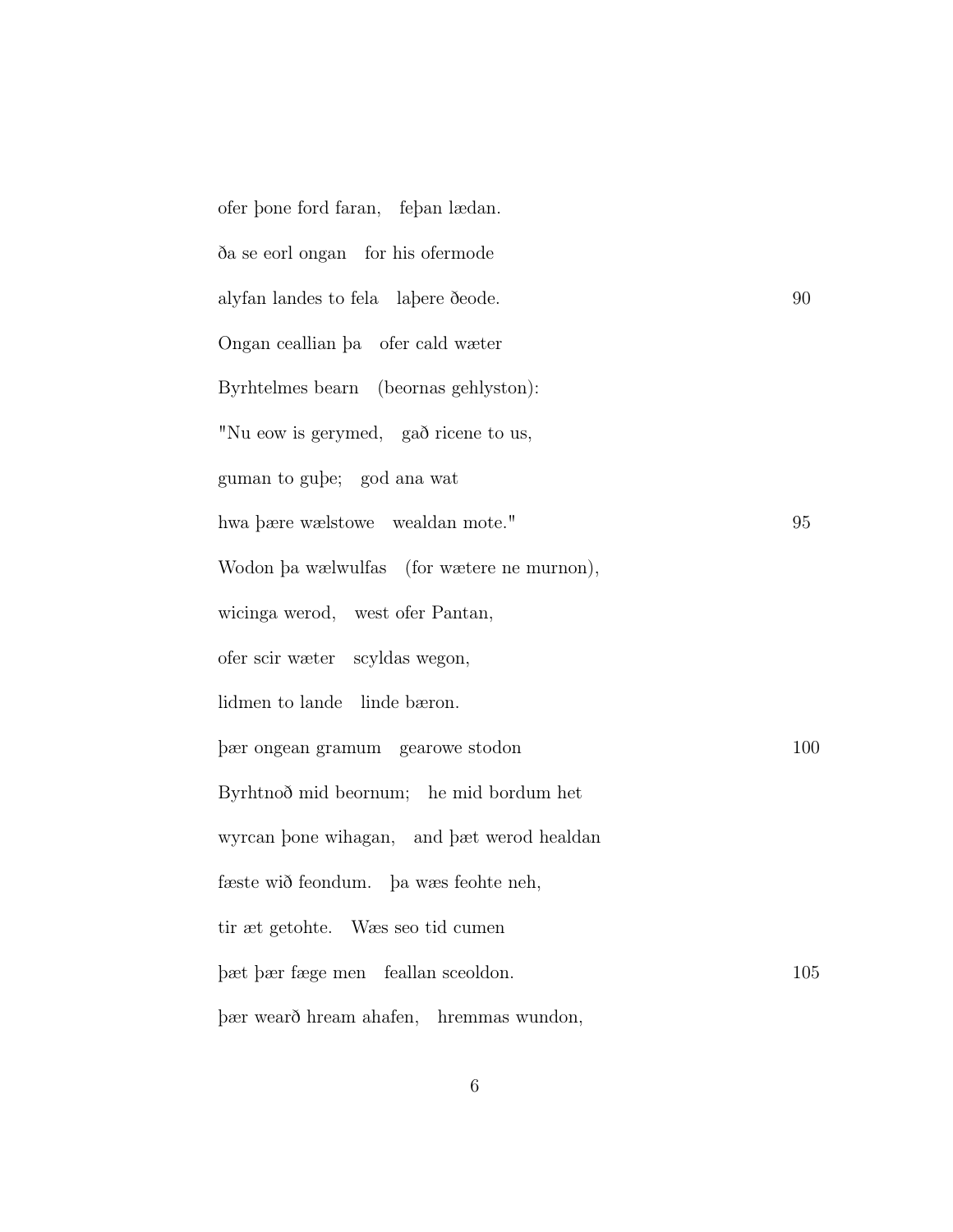earn æses georn; wæs on eorþan cyrm. Hi leton þa of folman feolhearde speru, gegrundene garas fleogan; bogan wæron bysige, bord ord onfeng. 110 Biter wæs se beaduræs, beornas feollon on gehwæðere hand, hyssas lagon. Wund wearð Wulfmær, wælræste geceas, Byrhtnoðes mæg; he mid billum wearð, his swuster sunu, swiðe forheawen. 115 þær wearð wicingum wiþerlean agyfen. Gehyrde ic þæt Eadweard anne sloge swiðe mid his swurde, swenges ne wyrnde, þæt him æt fotum feoll fæge cempa; þæs him his ðeoden þanc gesæde, 120 þam burþene, þa he byre hæfde. Swa stemnetton stiðhicgende hysas æt hilde, hogodon georne hwa þær mid orde ærost mihte on fægean men feorh gewinnan, 125

7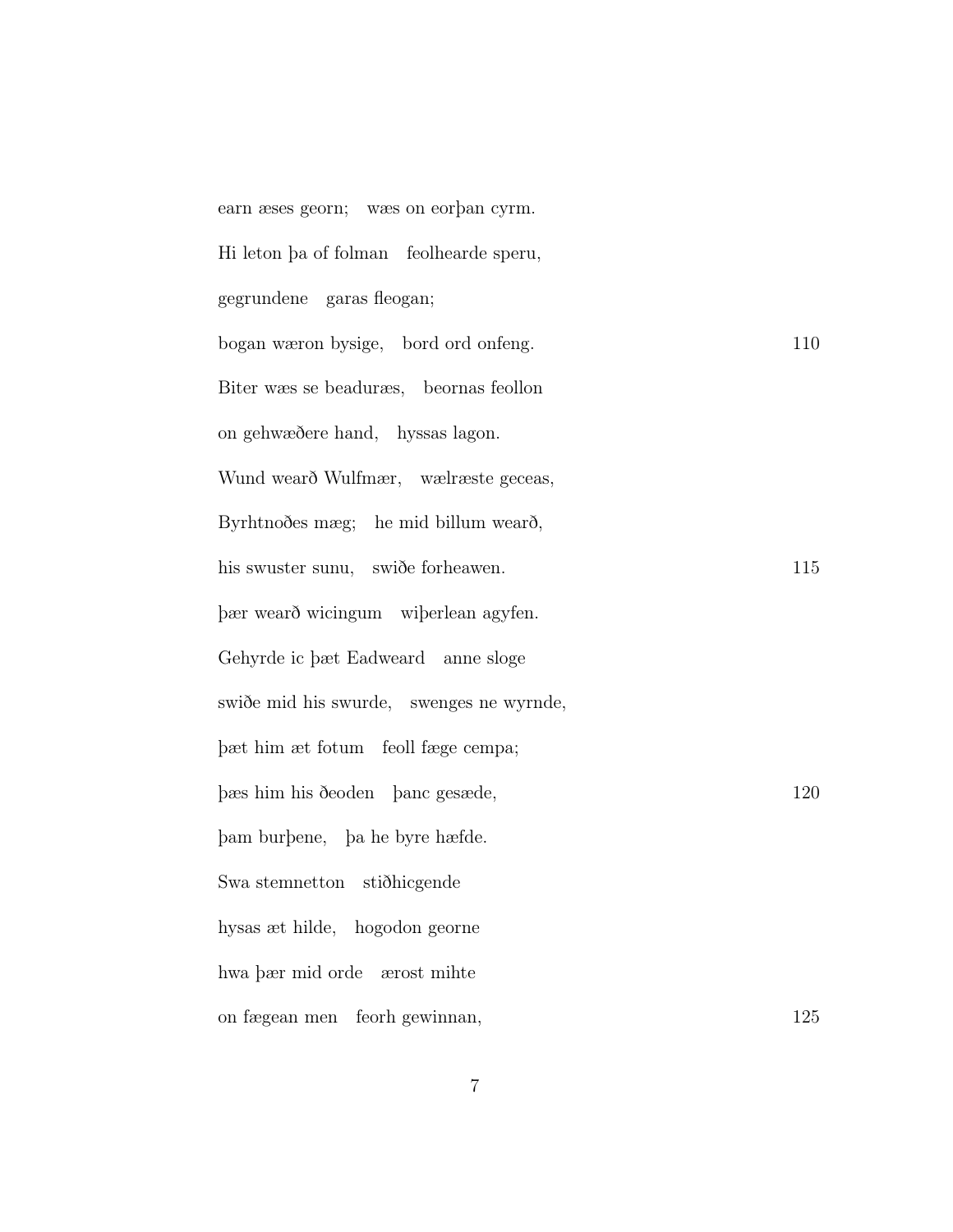wigan mid wæpnum; wæl feol on eorðan. Stodon stædefæste; stihte hi Byrhtnoð, bæd þæt hyssa gehwylc hogode to wige þe on Denon wolde dom gefeohtan. Wod þa wiges heard, wæpen up ahof, 130 bord to gebeorge, and wið þæs beornes stop. Eode swa anræd eorl to þam ceorle, ægþer hyra oðrum yfeles hogode. Sende ða se særinc suberne gar, þæt gewundod wearð wigena hlaford; 135 he sceaf þa mid ðam scylde, þæt se sceaft tobærst, and þæt spere sprengde, þæt hit sprang ongean. Gegremod wearð se guðrinc; he mid gare stang wlancne wicing, þe him þa wunde forgeaf. Frod wæs se fyrdrinc; he let his francan wadan 140 þurh ðæs hysses hals, hand wisode þæt he on þam færsceaðan feorh geræhte. ða he oþerne ofstlice sceat, þæt seo byrne tobærst; he wæs on breostum wund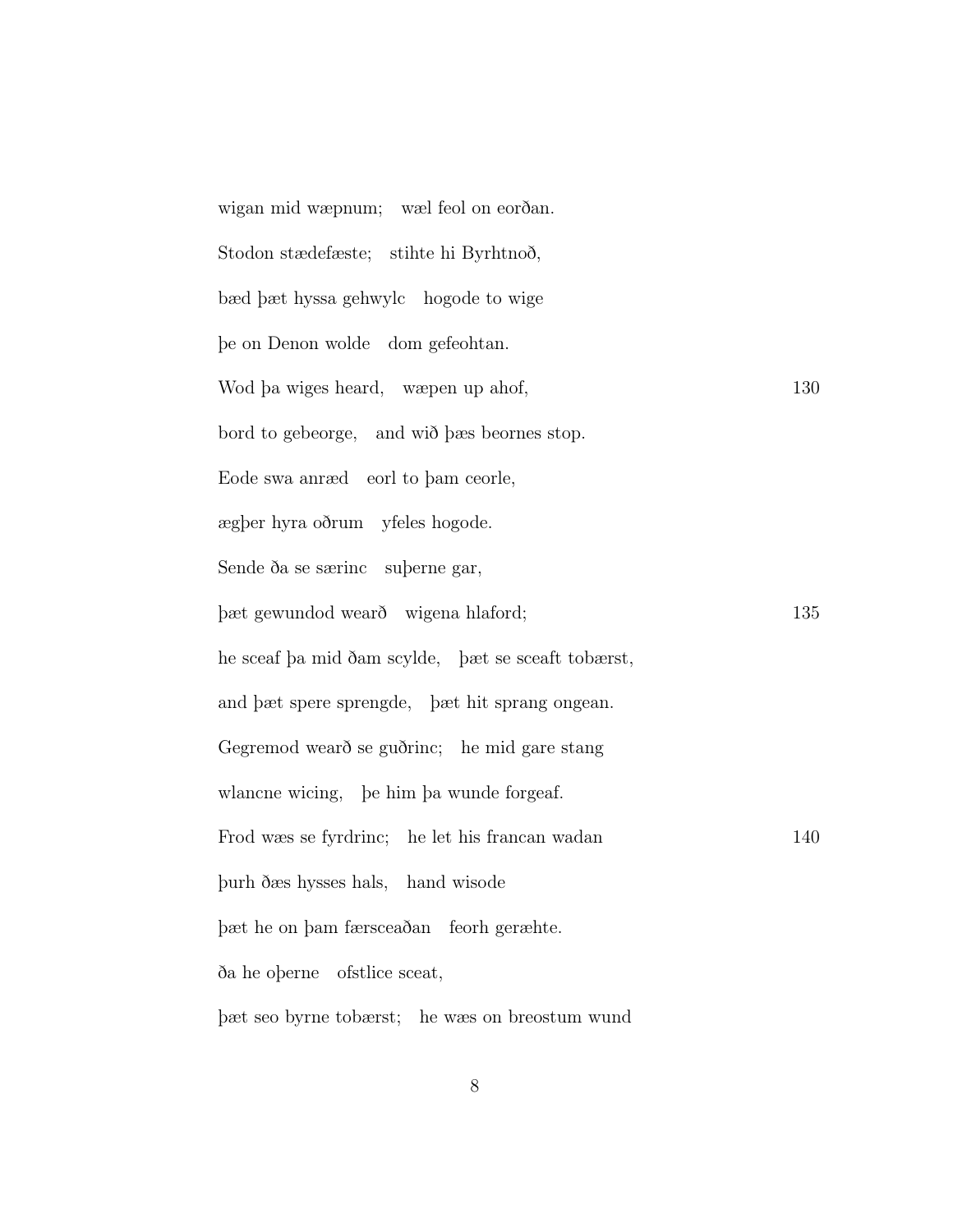| burh ða hringlocan, him æt heortan stod      | 145 |
|----------------------------------------------|-----|
| acterne ord. Se eorl was be blibra,          |     |
| hloh ba, modi man, sæde metode banc          |     |
| dass dægweorces be him drihten forgeaf.      |     |
| Forlet ba drenga sum daroð of handa,         |     |
| fleogan of folman, bæt se to forð gewat      | 150 |
| purh done æpelan æpelredes begen.            |     |
| Him be healfe stod hyse unweaxen,            |     |
| cniht on gecampe, se full caffice            |     |
| bræd of bam beorne blodigne gar,             |     |
| Wulfstanes bearn, Wulfmær se geonga,         | 155 |
| forlet forheardne faran eft ongean;          |     |
| ord in gewod, bæt se on eorban læg           |     |
| be his beoden ær bearle geræhte.             |     |
| Eode ba gesyrwed secg to bam eorle;          |     |
| he wolde bæs beornes beagas gefecgan,        | 160 |
| reaf and hringas and gerenod swurd.          |     |
| ba Byrhtnoð bræd bill of sceðe,              |     |
| brad and bruneccg,<br>and on ba byrnan sloh. |     |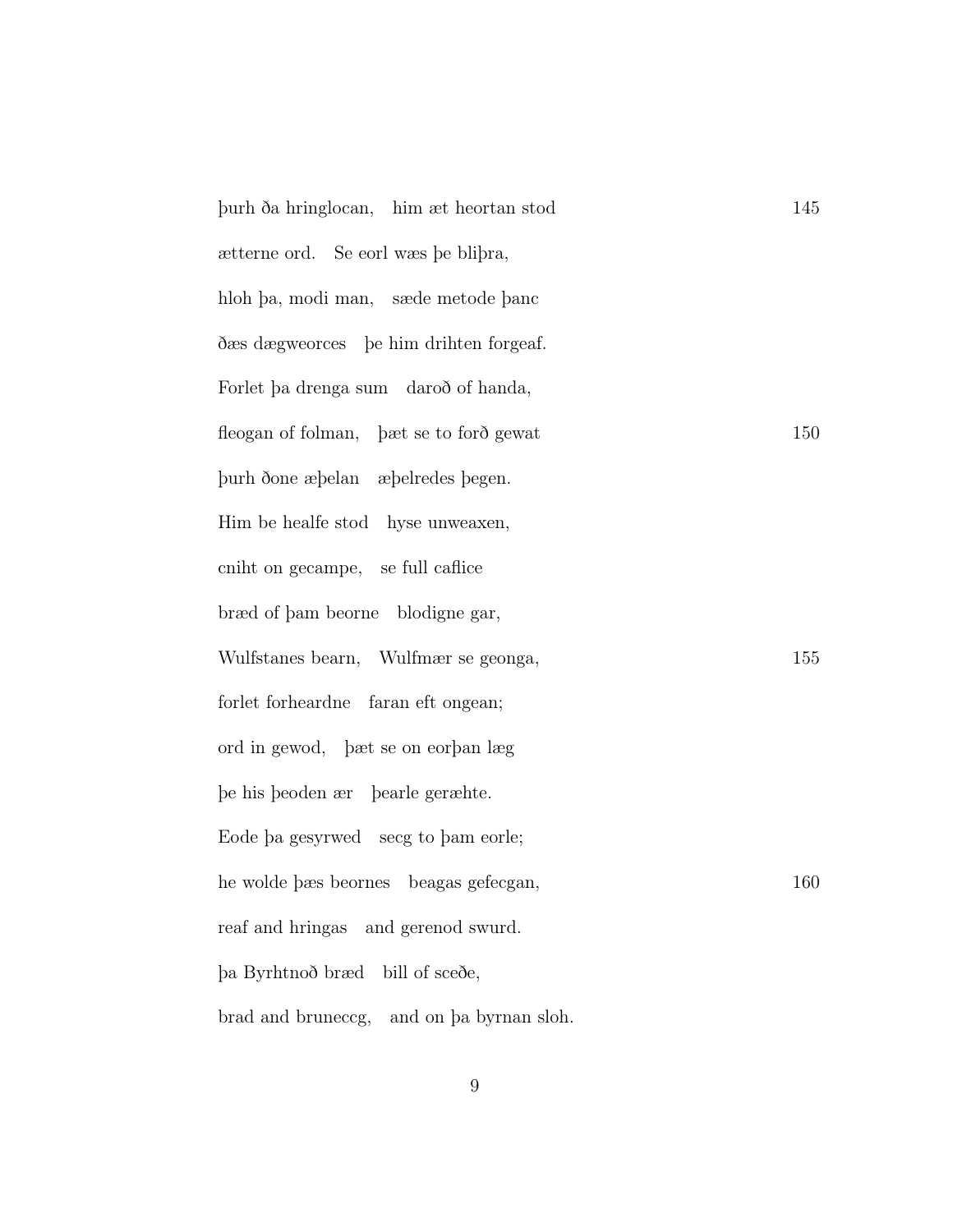| To rape hine gelette lidmanna sum,         |     |
|--------------------------------------------|-----|
| ba he bæs eorles earm amyrde.              | 165 |
| Feoll ba to foldan fealohilte swurd;       |     |
| ne mihte he geheald an heard ne mece,      |     |
| wæpnes wealdan. Þa gyt þæt word gecwæð     |     |
| har hilderinc, hyssas bylde,               |     |
| bæd gangan forð gode geferan;              | 170 |
| ne mihte ba on fotum leng fæste gestandan. |     |
| He to heofenum wlat:                       |     |
| "Gebancie be, deoda waldend,               |     |
| ealra bæra wynna be ic on worulde gebad.   |     |
| Nu ic ah, milde metod, mæste bearfe        | 175 |
| bæt bu minum gaste godes geunne,           |     |
| þæt min sawul to ðe siðian mote            |     |
| on bin geweald, beoden engla,              |     |
| mid fribe ferian. Ic eom frymdi to be      |     |
| bæt hi helsceaðan hynan ne moton."         | 180 |
| ða hine heowon<br>hæðene scealcas          |     |
| and begen ba beornas be him big stodon,    |     |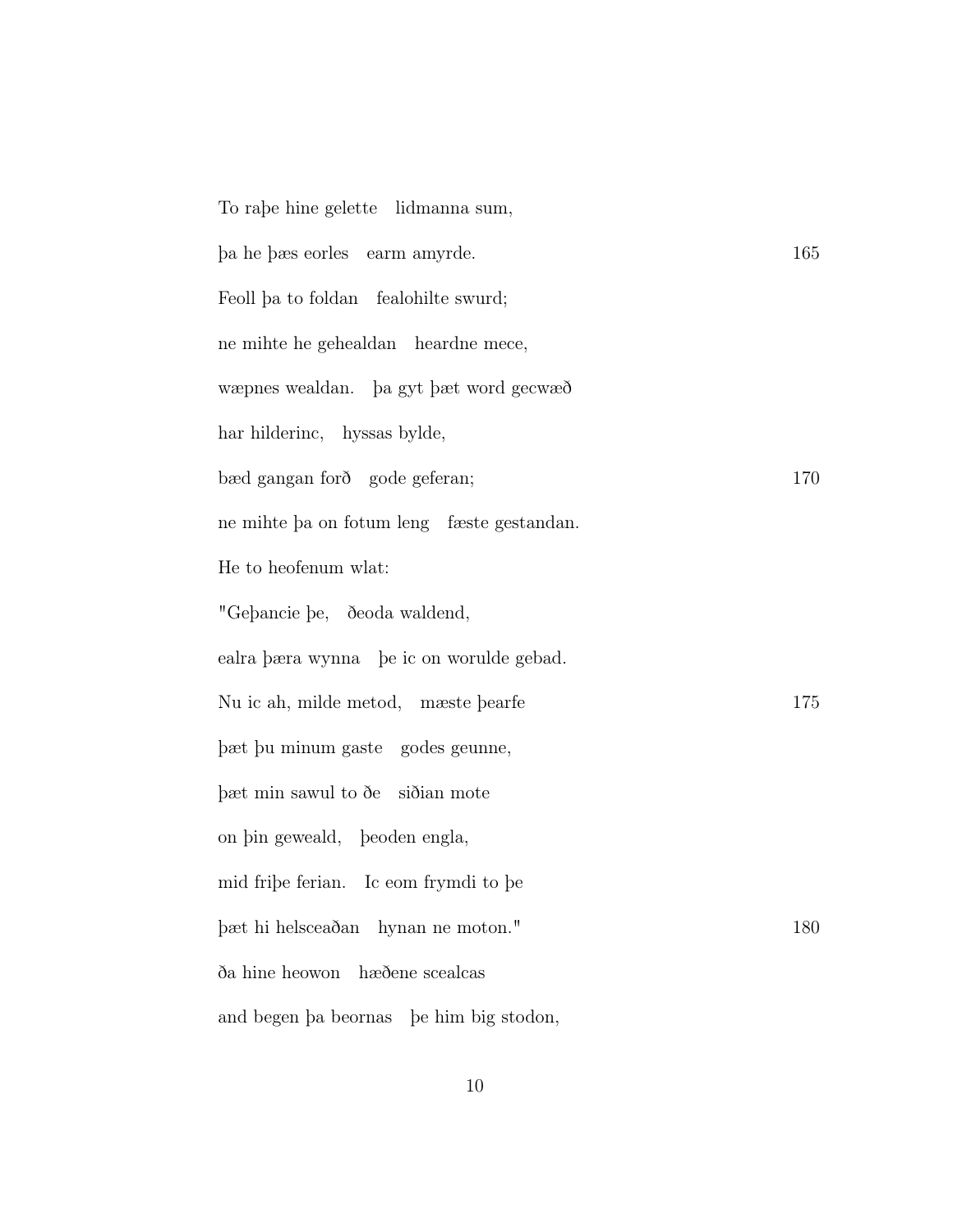| Ælfnoð and Wulmær begen lagon,                |     |
|-----------------------------------------------|-----|
| ða onemn hyra frean feorh gesealdon.          |     |
| Hi bugon ba fram beaduwe be bær beon noldon.  | 185 |
| pær wearð Oddan bearn ærest on fleame,        |     |
| Godric fram gube, and bone godan forlet       |     |
| be him mænigne oft mear gesealde;             |     |
| he gehleop bone eoh be ahte his haford,       |     |
| on bam gerædum be hit riht ne wæs,            | 190 |
| and his broðru mid him begen ærndon,          |     |
| Godwine and Godwig, gube ne gymdon,           |     |
| ac wendon fram bam wige and bone wudu sohton, |     |
| flugon on bæt fæsten and hyra feore burgon,   |     |
| and manna ma bonne hit ænig mæð wære,         | 195 |
| gyf hi þa geearnunga ealle gemundon           |     |
| be he him to dugube gedon hæfde.              |     |
| Swa him Offa on dæg ær asæde                  |     |
| on bam mebelstede, ba he gemot hæfde,         |     |
| bæt bær modiglice manega spræcon              | 200 |
| be eft æt bearfe bolian noldon.               |     |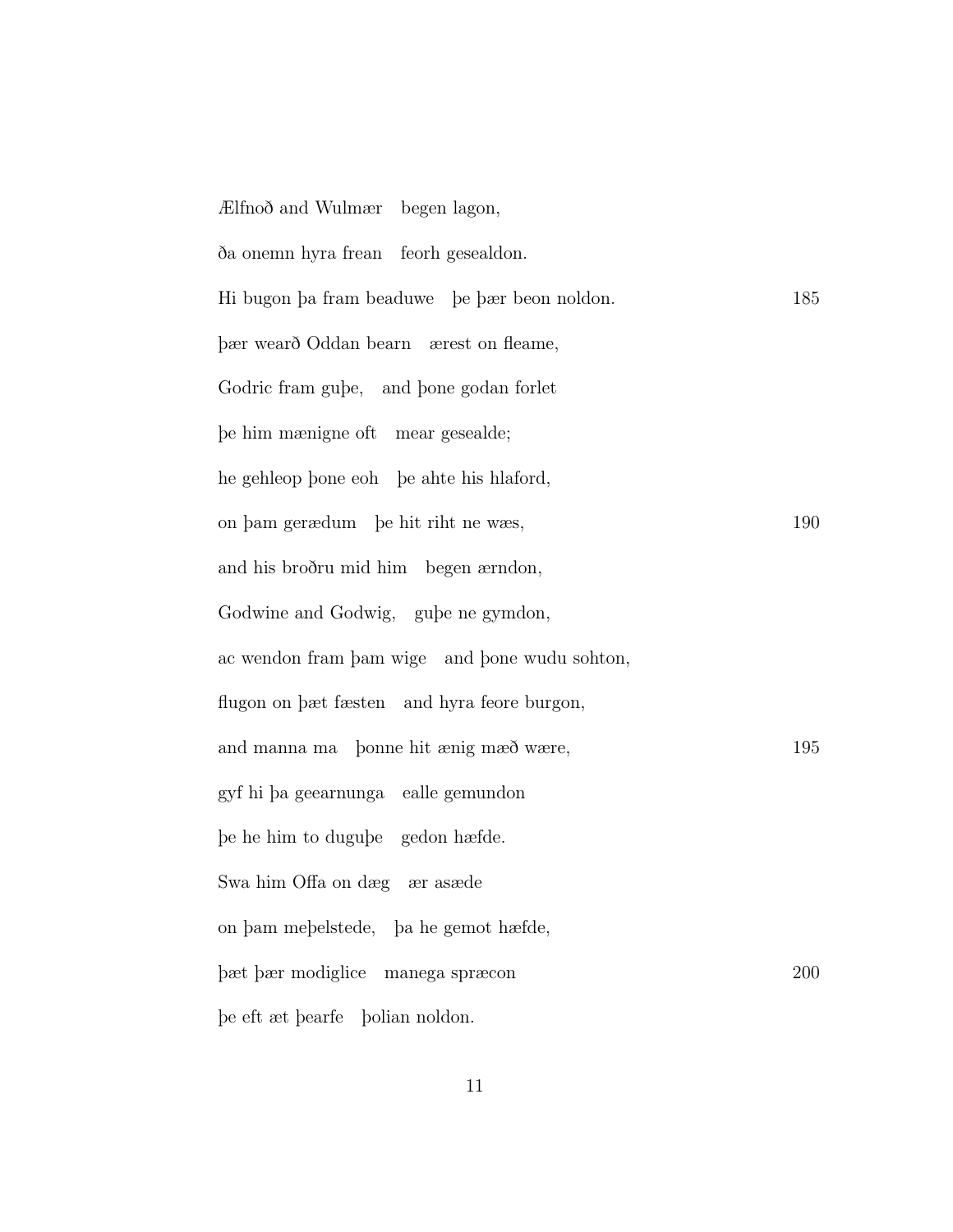þa wearð afeallen þæs folces ealdor, æþelredes eorl; ealle gesawon heorðgeneatas þæt hyra heorra læg. þa ðær wendon forð wlance þegenas, 205 unearge men efston georne; hi woldon þa ealle oðer twega, lif forlætan oððe leofne gewrecan. Swa hi bylde forð bearn ælfrices, wiga wintrum geong, wordum mælde, 210 ælfwine þa cwæð, he on ellen spræc: "Gemunan þa mæla þe we oft æt meodo spræcon, þonne we on bence beot ahofon, hæleð on healle, ymbe heard gewinn; nu mæg cunnian hwa cene sy. 215 Ic wylle mine æþelo eallum gecyþan, þæt ic wæs on Myrcon miccles cynnes; wæs min ealda fæder Ealhelm haten, wis ealdorman, woruldgesælig. Ne sceolon me on þære þeode þegenas ætwitan 220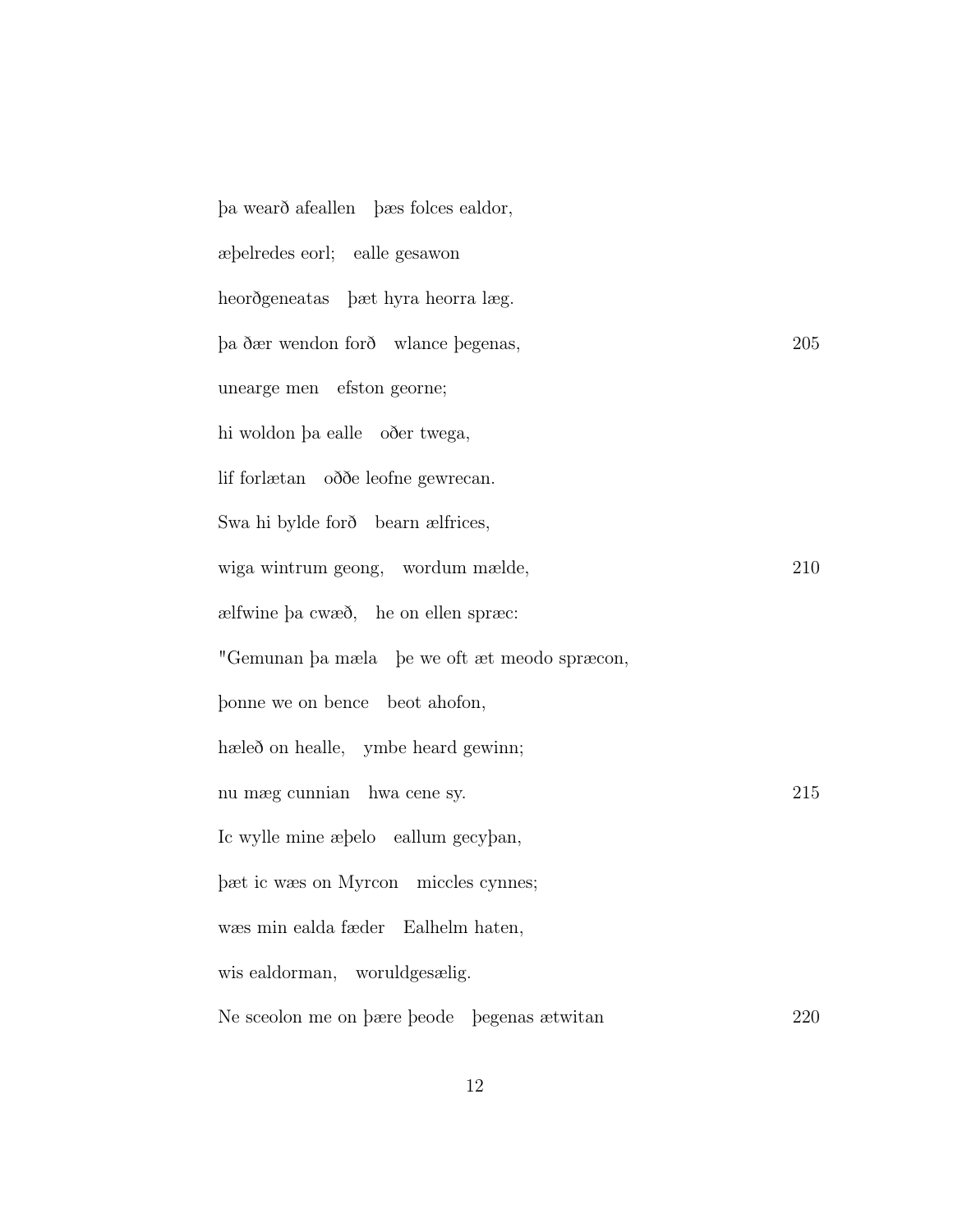| pæt ic of ðisse fyrde feran wille,             |     |
|------------------------------------------------|-----|
| eard gesecan, nu min ealdor ligeð              |     |
| forheawen æt hilde. Me is bæt hearma mæst;     |     |
| he wæs ægðer min mæg and min hlaford."         |     |
| pa he forð eode, fæhðe gemunde,                | 225 |
| pæt he mid orde anne geræhte                   |     |
| flotan on bam folce, bæt se on foldan læg      |     |
| forwegen mid his wæpne. Ongan þa winas manian, |     |
| frynd and geferan, bæt hi forð eodon.          |     |
| Offa gemælde, æscholt asceoc:                  | 230 |
| "Hwæt bu, ælfwine, hafast ealle gemanode       |     |
| begenas to bearfe, nu ure beoden lið,          |     |
| eorl on eorðan. Us is eallum þearf             |     |
| bæt ure æghwylc oberne bylde                   |     |
| wigan to wige, ba hwile be he wæpen mæge       | 235 |
| habban and healdan, heardne mece,              |     |
| gar and godswurd. Us Godric hæfð,              |     |
| earh Oddan bearn, ealle beswicene.             |     |
| Wende bæs formoni man, ba he on meare rad,     |     |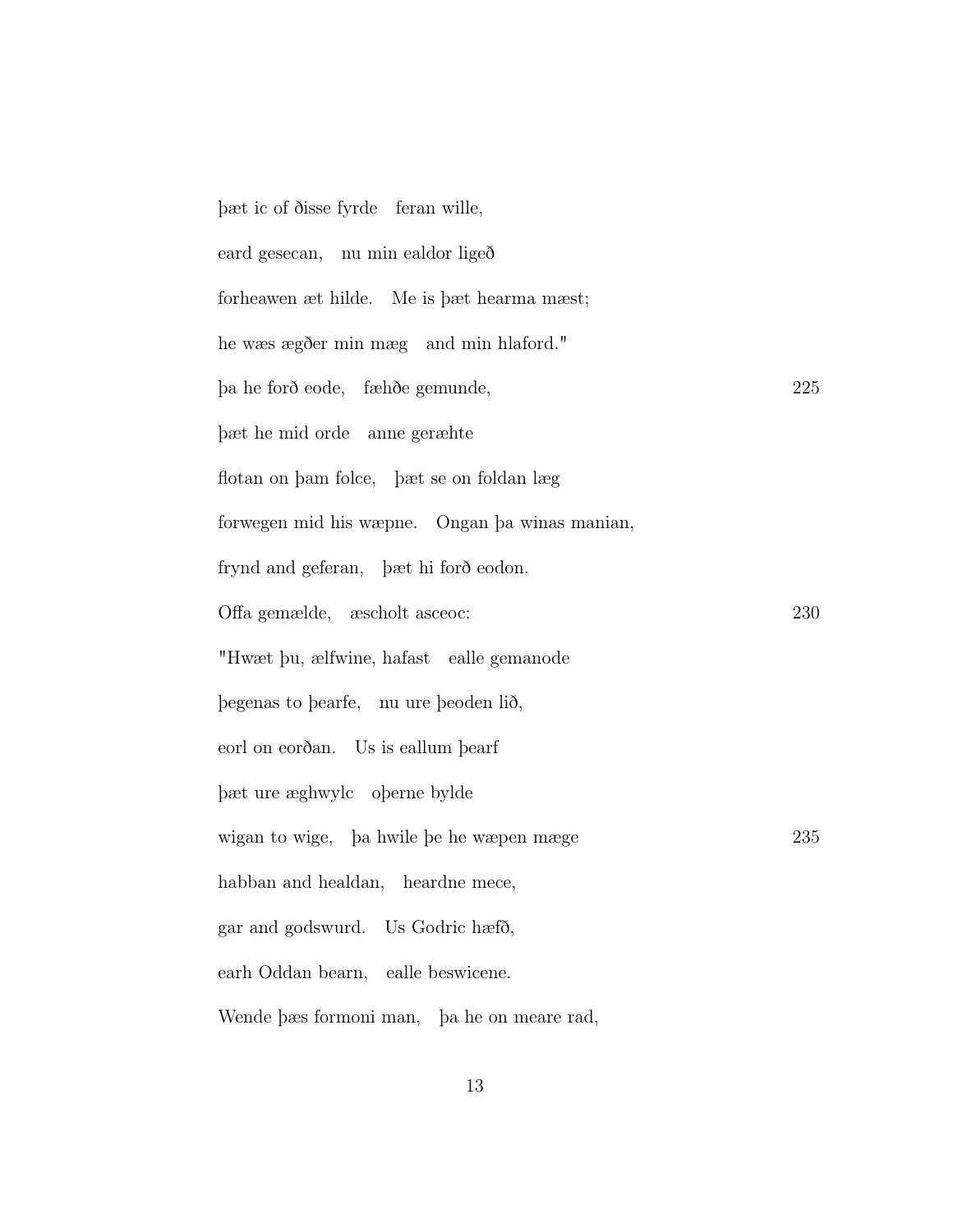| on wlancan bam wicge, bæt wære hit ure hlaford; | 240 |
|-------------------------------------------------|-----|
| forban weard her on felda folc totwæmed,        |     |
| scyldburh tobrocen. Abreode his angin,          |     |
| bæt he her swa manigne man aflymde!"            |     |
| Leofsunu gemælde and his linde ahof,            |     |
| bord to gebeorge; he bam beorne oncwæð:         | 245 |
| "Ic bæt gehate, bæt ic heonon nelle             |     |
| fleon fotes trym, ac wille furðor gan,          |     |
| wrecan on gewinne minne winedrihten.            |     |
| Ne burfon me embe Sturmere stedefæste hælæð     |     |
| wordum ætwitan, nu min wine gecrane,            | 250 |
| bæt ic hlafordleas ham siðie,                   |     |
| wende fram wige, ac me sceal wæpen niman,       |     |
| ord and iren." He ful yrre wod,                 |     |
| feaht fæstlice, fleam he forhogode.             |     |
| Dunnere pa cwæð, daroð acwehte,                 | 255 |
| unorne ceorl, ofer eall clypode,                |     |
| bæd þæt beorna gehwylc Byrhtnoð wræce:          |     |
| "Ne mæg na wandian se be wrecan benceð          |     |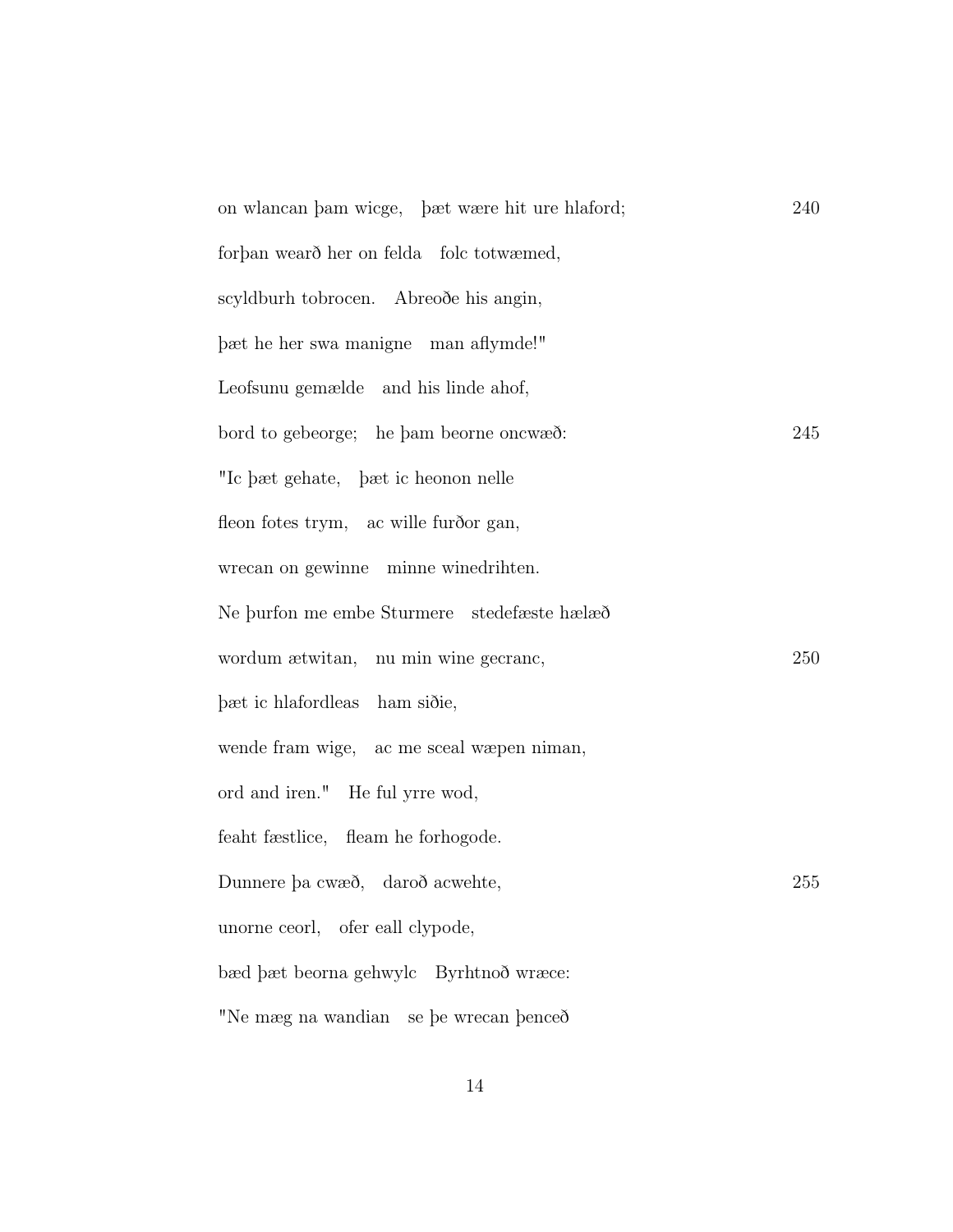| frean on folce, ne for feore murnan."            |     |
|--------------------------------------------------|-----|
| pa hi forð eodon, feores hi ne rohton;           | 260 |
| ongunnon ba hiredmen heardlice feohtan,          |     |
| grame garberend, and god bædon                   |     |
| bæt hi moston gewrecan hyra winedrihten          |     |
| and on hyra feondum fyl gewyrcan.                |     |
| Him se gysel ongan geornlice fylstan;            | 265 |
| he was on Norðhymbron heardes cynnes,            |     |
| Ecglafes bearn, him was asscfero nama.           |     |
| He ne wandode na ext bam wigplegan,              |     |
| ac he fysde forð flan genehe;                    |     |
| hwilon he on bord sceat, hwilon beorn tæsde,     | 270 |
| aefre embe stunde he sealde sume wunde,          |     |
| ba hwile ðe he wæpna wealdan moste.              |     |
| ba gyt on orde stod Eadweard se langa,           |     |
| gearo and geornful, gylpwordum spræc             |     |
| bæt he nolde fleogan fotmæl landes,              | 275 |
| ofer bæc bugan, ba his betera leg.               |     |
| He bræc bone bordweall and wið ba beornas feaht, |     |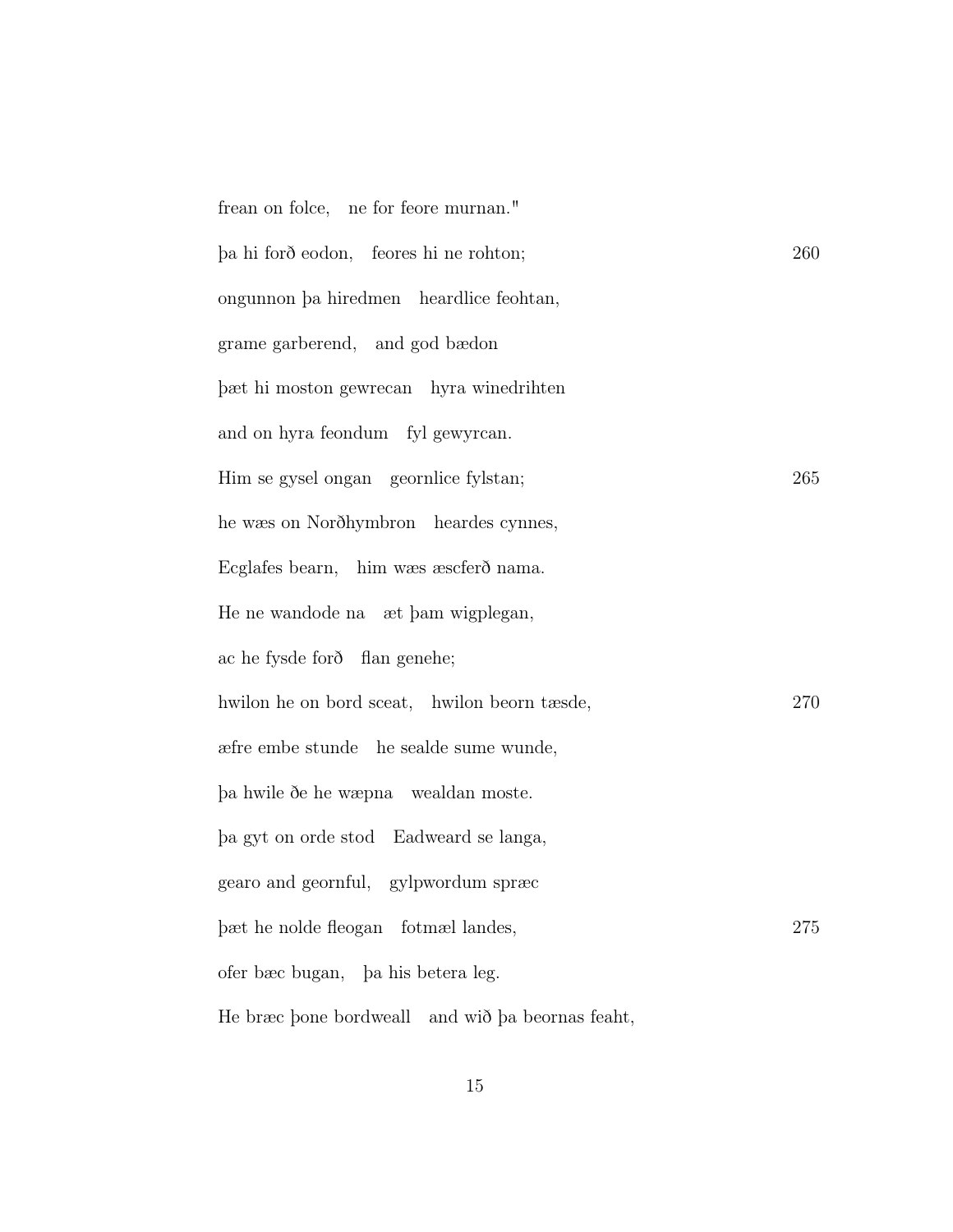| oð bæt he his sincey fan on bam sæmannum       |     |
|------------------------------------------------|-----|
| wurdlice wrec, ær he on wæle læge.             |     |
| Swa dyde æberic, æbele gefera,                 | 280 |
| fus and for ogeorn, feaht eornoste.            |     |
| Sibyrhtes broðor and swiðe mænig ober          |     |
| clufon cellod bord, cene hi weredon;           |     |
| bærst bordes lærig, and seo byrne sang         |     |
| gryreleoða sum. þa æt guðe sloh                | 285 |
| Offa bone sælidan, bæt he on eorðan feoll,     |     |
| and ðær Gaddes mæg grund gesohte.              |     |
| Raðe wearð æt hilde Offa forheawen;            |     |
| he hæfde ðeah geforbod bæt he his frean gehet, |     |
| swa he beotode ær wið his beahgifan            | 290 |
| bæt hi sceoldon begen on burh ridan,           |     |
| hale to hame, odde on here crincgan,           |     |
| on wælstowe wundum sweltan;                    |     |
| he læg ðegenlice deodne gehende.               |     |
| ða wearð borda gebræc. Brimmen wodon,          | 295 |
| guðe gegremode; gar oft þurhwod                |     |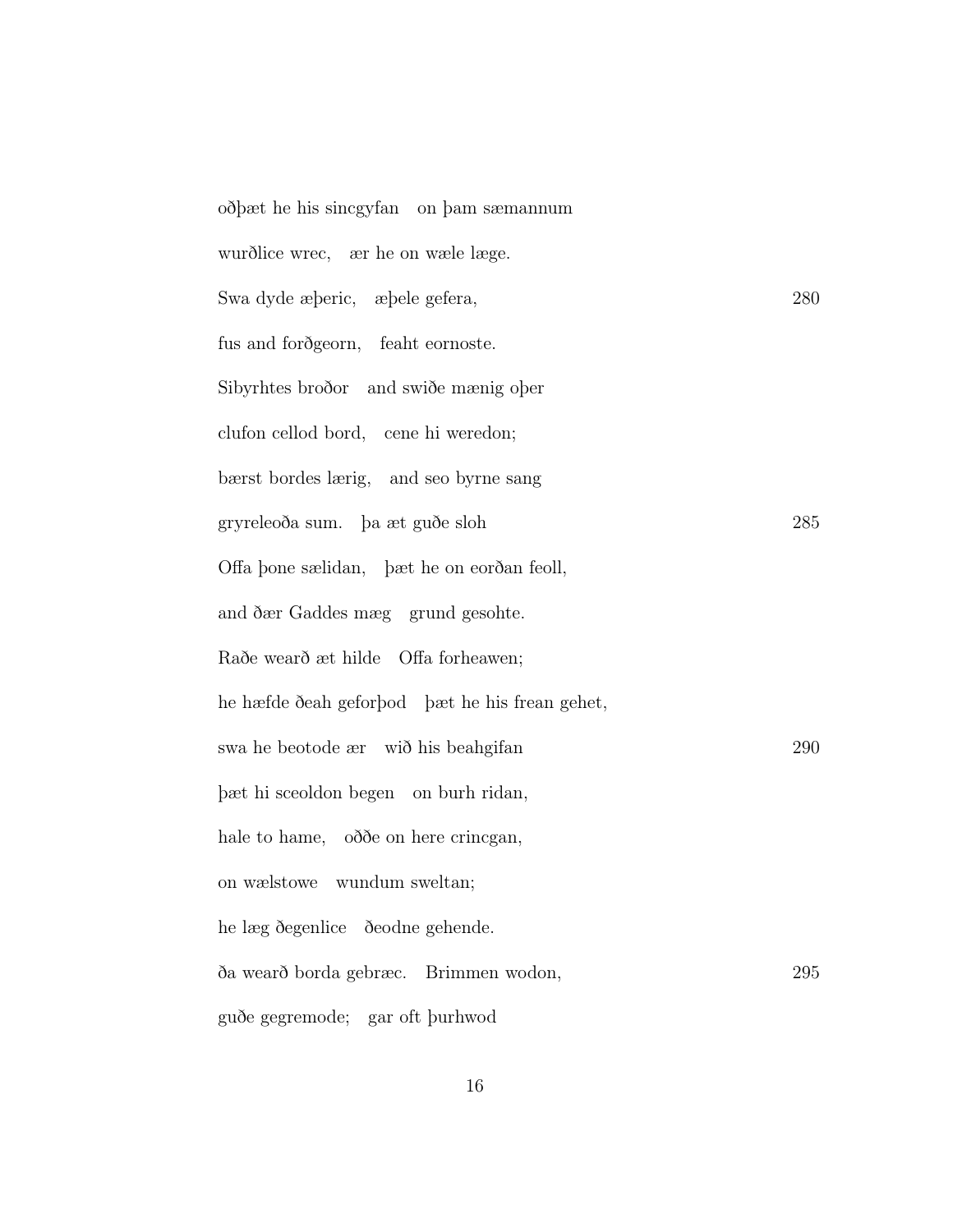| fæges feorhhus. Forð þa eode Wistan,      |     |
|-------------------------------------------|-----|
| burstanes sunu, wið þas secgas feaht;     |     |
| he was on gebrange hyra breora bana,      |     |
| aer him Wigelines bearn on bam wæle læge. | 300 |
| pær wæs stið gemot; stodon fæste          |     |
| wigan on gewinne, wigend cruncon,         |     |
| wundum werige. Wæl feol on eorban.        |     |
| Oswold and Eadwold ealle hwile,           |     |
| begen ba gebropru, beornas trymedon,      | 305 |
| hyra winemagas wordon bædon               |     |
| þæt hi þær æt ðearfe þolian sceoldon,     |     |
| unwaclice was meet an.                    |     |
| Byrhtwold mabelode bord hafenode          |     |
| (se was eald geneat), asc acwehte;        | 310 |
| he ful baldlice beornas lærde:            |     |
| "Hige sceal be heardra, heorte be cenre,  |     |
| mod sceal be mare, be ure mægen lytlað.   |     |
| Her lið ure ealdor eall forheawen,        |     |
| god on greote. A mæg gnornian             | 315 |